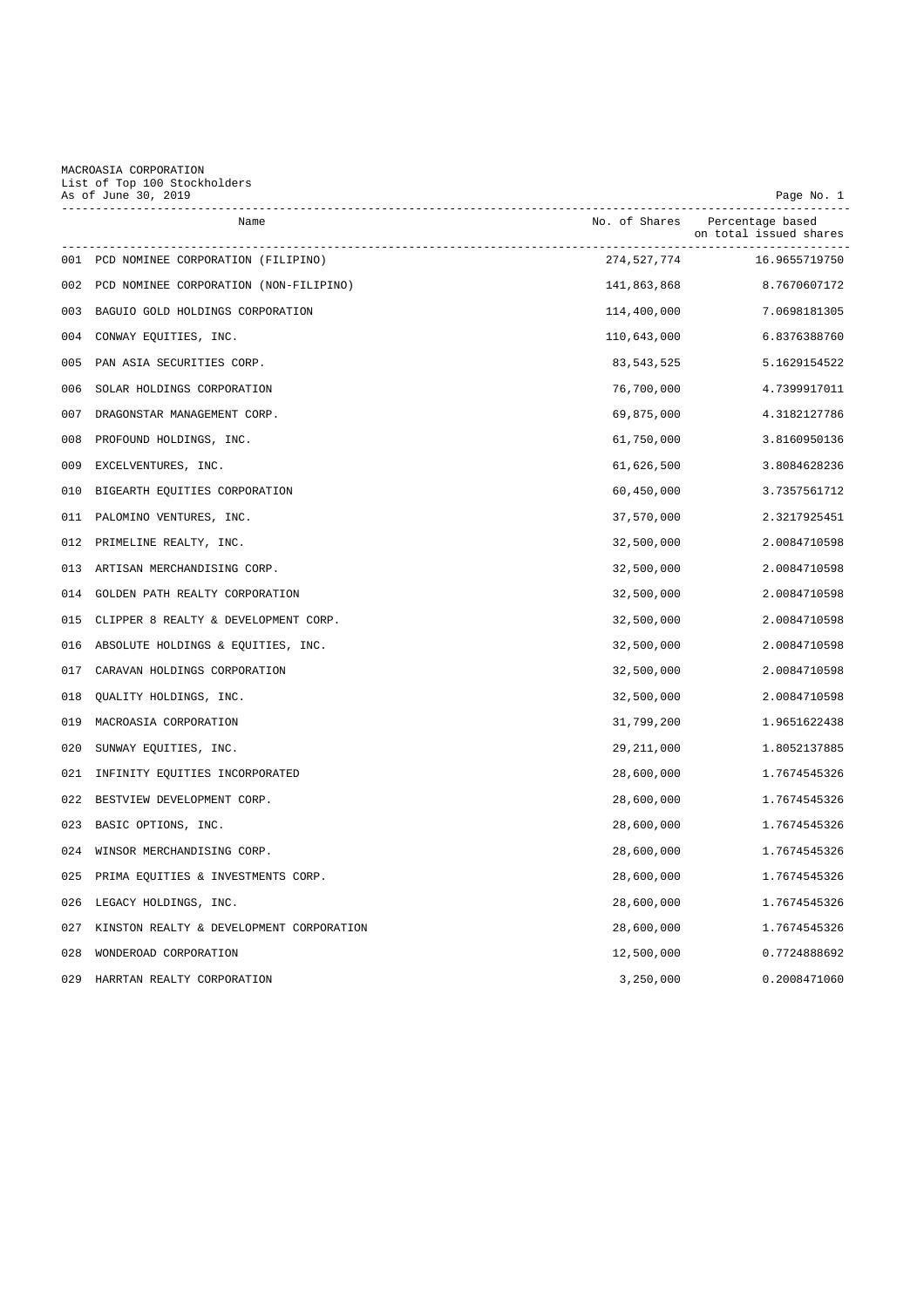## MACROASIA CORPORATION List of Top 100 Stockholders As of June 30, 2019 Page No. 2

|     | Name                              |           | No. of Shares Percentage based<br>on total issued shares |
|-----|-----------------------------------|-----------|----------------------------------------------------------|
|     | 030 CA/1001-064711                | 2,600,000 | 0.1606776848                                             |
|     | 031 WS FAMILY FOUNDATION INC.     | 1,340,000 | 0.0828108068                                             |
|     | 032 SAY KARLU TAN                 | 1,300,000 | 0.0803388424                                             |
|     | 033 YU JESELYN TAN                | 1,300,000 | 0.0803388424                                             |
| 034 | TAN VIVIENNE K.                   | 1,300,000 | 0.0803388424                                             |
|     | 035 LUY IRENE TAN                 | 1,300,000 | 0.0803388424                                             |
| 036 | CHUA ROWENA TAN                   | 1,300,000 | 0.0803388424                                             |
| 037 | PASCUAL SHEILA TAN                | 1,300,000 | 0.0803388424                                             |
| 038 | BATILLER, JR. GREGORIO M.         | 1,300,000 | 0.0803388424                                             |
| 039 | ASIA LINK HOLDINGS PTE. LTD.      | 698,817   | 0.0431862683                                             |
| 040 | ZULUETA AGNES M.                  | 494,000   | 0.0305287601                                             |
| 041 | ANSELMO, TRINIDAD & CO., INC.     | 394,745   | 0.0243948895                                             |
| 042 | HERRERA III FLORENTINO M.         | 299,000   | 0.0184779338                                             |
| 043 | SIGUION-REYNA LEONARDO T.         | 260,000   | 0.0160677685                                             |
| 044 | TIONG SIN AI BENJAMIN             | 195,000   | 0.0120508264                                             |
| 045 | YU EMILIO C.                      | 195,000   | 0.0120508264                                             |
| 046 | TAN, JR. LUCIO K.                 | 162,500   | 0.0100423553                                             |
| 047 | TANENGLIAN MARIANO C.             | 162,500   | 0.0100423553                                             |
| 048 | SYCIP GEORGE                      | 162,500   | 0.0100423553                                             |
| 049 | CHUA JOSEPH T.                    | 162,500   | 0.0100423553                                             |
| 050 | BAUTISTA JAIME J.                 | 162,500   | 0.0100423553                                             |
| 051 | MOTORTRADE NATIONWIDE CORPORATION | 162,500   | 0.0100423553                                             |
| 052 | CHENG ANTONIO B.                  | 162,500   | 0.0100423553                                             |
| 053 | TAN LOZANO A.                     | 149,500   | 0.0092389669                                             |
| 054 | ONG DIONISIO                      | 145,080   | 0.0089658148                                             |
| 055 | DYHONGPO CARLOS                   | 135,200   | 0.0083552396                                             |
| 056 | UY SAMUEL CANG                    | 130,000   | 0.0080338842                                             |
| 057 | TAN MICHAEL G.                    | 130,000   | 0.0080338842                                             |
|     | 058 TAN LUCIO C.                  | 130,000   | 0.0080338842                                             |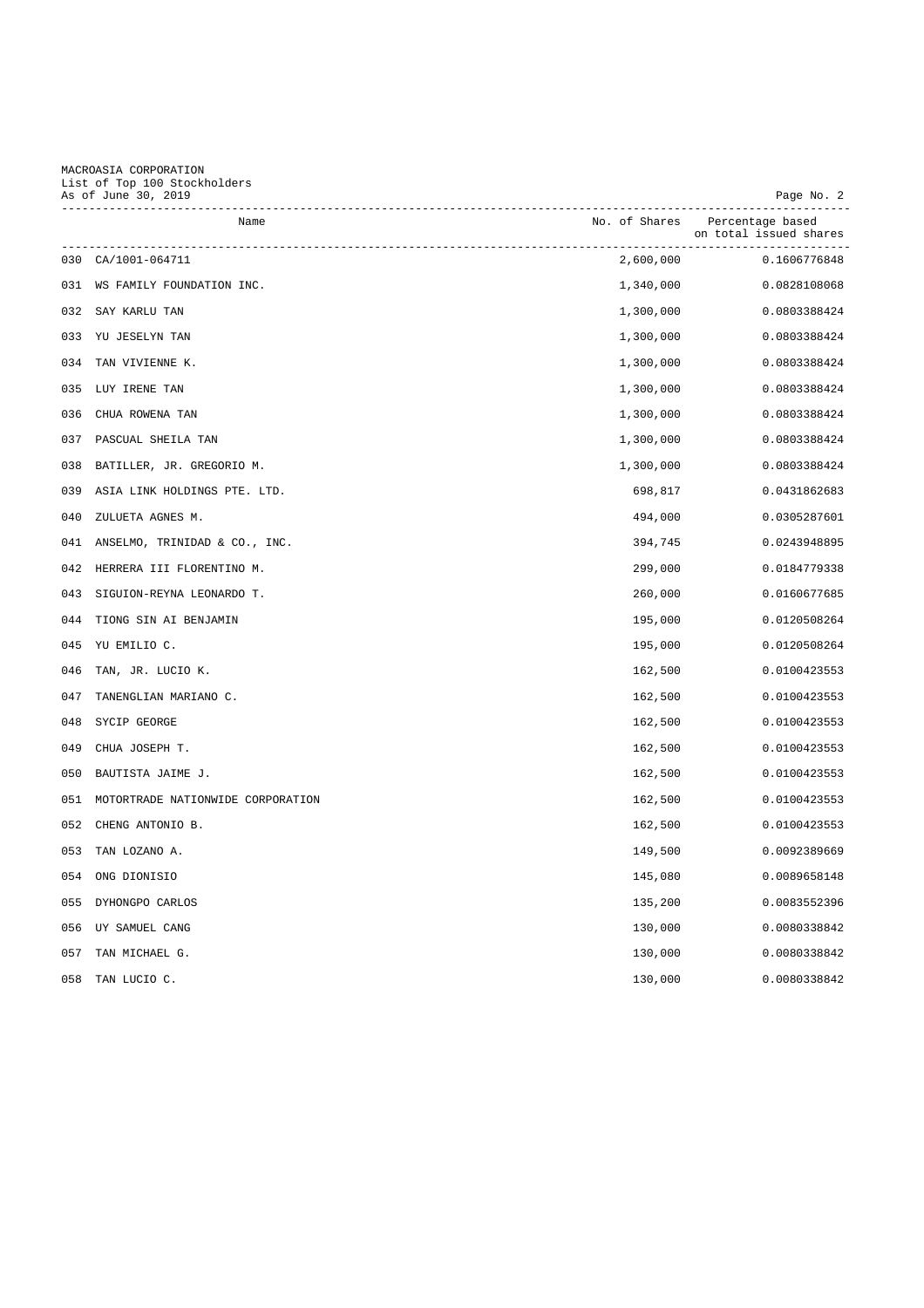## MACROASIA CORPORATION List of Top 100 Stockholders As of June 30, 2019 Page No. 3

|     | Name                                    |         | No. of Shares Percentage based |
|-----|-----------------------------------------|---------|--------------------------------|
|     |                                         |         | on total issued shares         |
|     | 059 PRIETO MARIXI R.                    | 130,000 | 0.0080338842                   |
|     | 060 TAN CARMEN K.                       | 130,000 | 0.0080338842                   |
|     | 061 TIU BEN C.                          | 130,000 | 0.0080338842                   |
|     | 062 ABOITIZ, JR. ENRIQUE M.             | 130,000 | 0.0080338842                   |
|     | 063 LIM STEWART C.                      | 130,000 | 0.0080338842                   |
|     | 064 FLORENTO HECTOR                     | 130,000 | 0.0080338842                   |
|     | 065 LIM A/C ILIMJS01 JOSEPH             | 130,000 | 0.0080338842                   |
| 066 | YOUNG REX VINCENT                       | 100,000 | 0.0061799110                   |
| 067 | CHUA ANNIE CHU                          | 91,000  | 0.0056237190                   |
| 068 | JOSEPH CHUA & CO., INC.                 | 90,298  | 0.0055803360                   |
| 069 | YAO BONIFACIO                           | 78,000  | 0.0048203305                   |
|     | 070 DY ANGEL                            | 65,000  | 0.0040169421                   |
|     | 071 DY (VSK-38) ANTONIO S.              | 63,700  | 0.0039366033                   |
|     | 072 YING LO LAN                         | 61,100  | 0.0037759256                   |
|     | 073 ONG SECURITIES CORPORATION          | 45,090  | 0.0027865218                   |
|     | 074 TAN GEORGE D.                       | 44,980  | 0.0027797239                   |
| 075 | IMPERIAL, DE GUZMAN, ABALOS & CO., INC. | 41,665  | 0.0025748599                   |
| 076 | I. ACKERMAN & CO., INC.                 | 39,234  | 0.0024246263                   |
|     | 077 R. COYIUTO SECURITIES, INC.         | 35,175  | 0.0021737837                   |
| 078 | TEE LING KIAT &/OR LEE LIN HO           | 32,825  | 0.0020285558                   |
| 079 | DEFENSOR A/C IDEFMA01 MA. THERESA T.    | 32,500  | 0.0020084711                   |
| 080 | E. SANTAMARIA & CO., INC.               | 32,422  | 0.0020036507                   |
|     | 081 EBC SECURITIES CORPORATION          | 30,875  | 0.0019080475                   |
|     | 082 G.D. TAN & CO., INC.                | 29,360  | 0.0018144219                   |
|     | 083 GO ZENAID YAP                       | 29,250  | 0.0018076240                   |
|     | 084 MARIANO YU & CO., INC.              | 27,800  | 0.0017180152                   |
|     | 085 HO LILY S.                          | 26,000  | 0.0016067768                   |
| 086 | BA SECURITIES, INC.                     | 26,000  | 0.0016067768                   |
|     | 087 SECURITIES SPECIALIST, INC.         | 25,636  | 0.0015842820                   |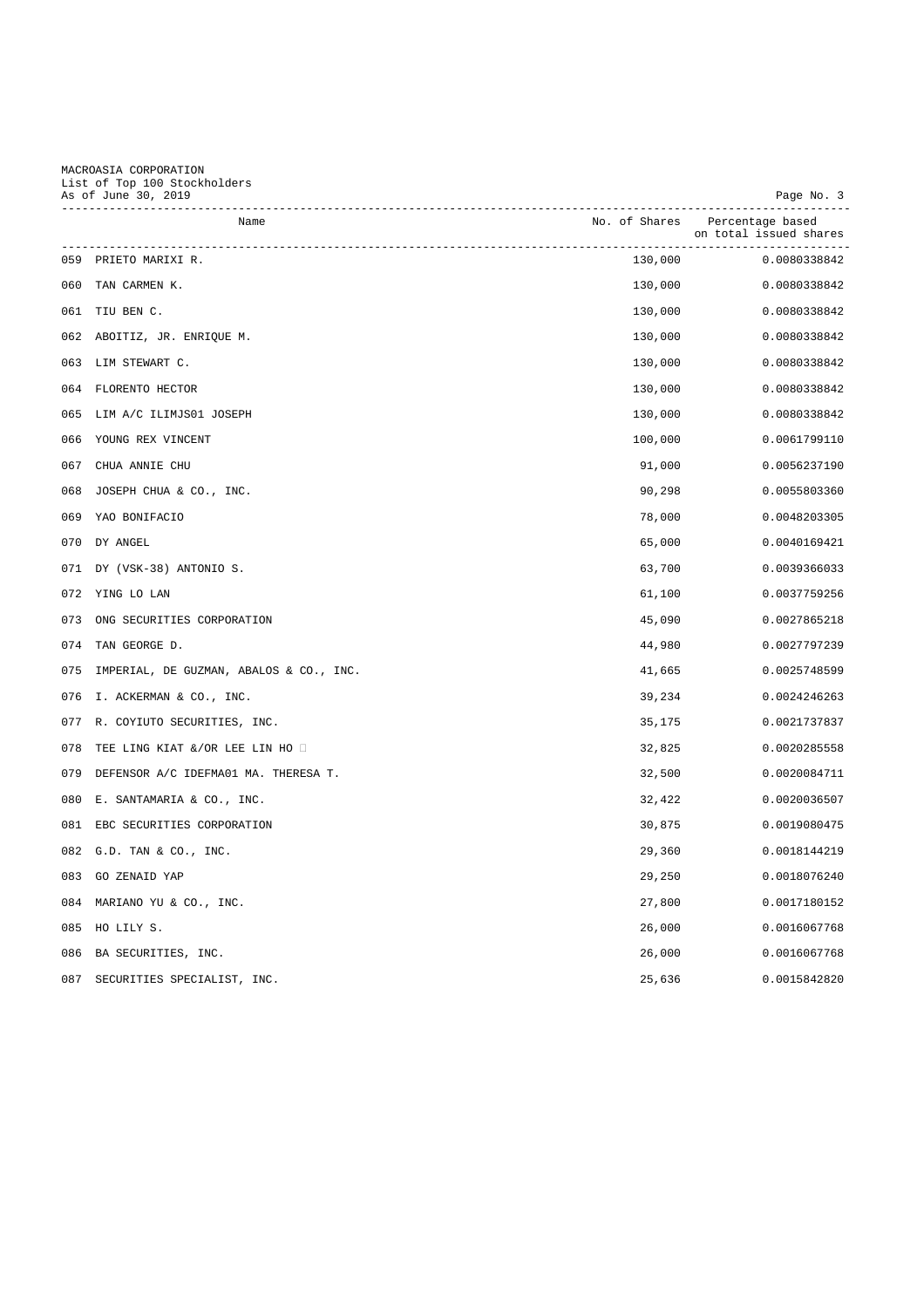MACROASIA CORPORATION List of Top 100 Stockholders

|       | As of June 30, 2019                  |        | Page No. 4                                               |
|-------|--------------------------------------|--------|----------------------------------------------------------|
|       | Name                                 |        | No. of Shares Percentage based<br>on total issued shares |
|       | 088 CHING NENITA                     |        | 23,400<br>0.0014460992                                   |
| 089   | WEE AH KEE                           | 22,625 | 0.0013982049                                             |
| 090   | ANSALDO, GODINEZ & CO., INC.         | 21,554 | 0.0013320180                                             |
| 091   | PAN ASIA SECURITIES CORP.            | 20,800 | 0.0012854215                                             |
|       | 092 ASUNCION A/C IASUKE01 KENNETH C. | 19,500 | 0.0012050826                                             |
|       | 093 ASIAN APPRAISAL HOLDINGS, INC.   | 18,571 | 0.0011476713                                             |
|       | 094 TIONG SECURITIES, INC.           | 18,278 | 0.0011295641                                             |
|       | 095 H. E. BENNETT SECURITIES, INC.   | 17,680 | 0.0010926083                                             |
|       | 096 DAVID GO SECURITIES CORP.        | 17,654 | 0.0010910015                                             |
|       | 097 UY ALFONSO                       | 17,368 | 0.0010733269                                             |
|       | 098 J.T. FLORES JR. & CO., INC.      | 16,302 | 0.0010074491                                             |
|       | 099 VALENZUELA RAYMUNDO R.           | 16,250 | 0.0010042355                                             |
|       | 100 TAN OSCAR NG                     | 16,250 | 0.0010042355                                             |
| Total |                                      |        | 1,617,147,851 99.9382971735                              |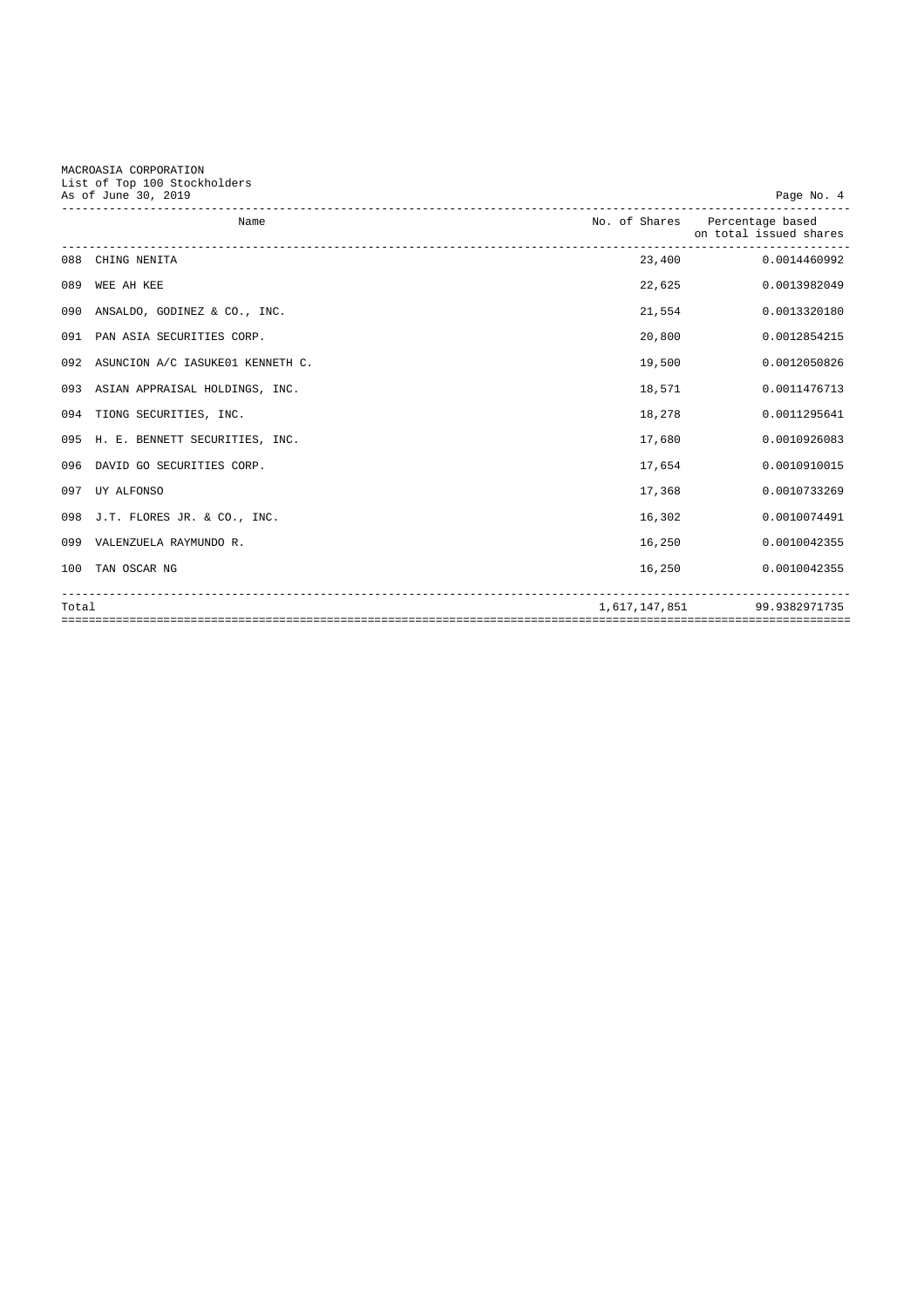## **OUTSTANDING BALANCES FOR A SPECIFIC COMPANY**

Company Code - MAC000000000

| Business Date: June 28, 2019                            |                 |
|---------------------------------------------------------|-----------------|
| <b>BPNAME</b>                                           | <b>HOLDINGS</b> |
| UPCC SECURITIES CORP.                                   | 22,900          |
| A & A SECURITIES, INC.                                  | 353,990         |
| ABACUS SECURITIES CORPORATION                           | 2,796,620       |
| PHILSTOCKS FINANCIAL INC                                | 363,792         |
| A. T. DE CASTRO SECURITIES CORP.                        | 332,060         |
| ALPHA SECURITIES CORP.                                  | 325,000         |
| <b>BA SECURITIES, INC.</b>                              | 60,931          |
| AP SECURITIES INCORPORATED                              | 467,595         |
| ANSALDO, GODINEZ & CO., INC.                            | 456,935         |
| AB CAPITAL SECURITIES, INC.                             | 1,048,663       |
| <b>SB EQUITIES, INC.</b>                                | 10,530,730      |
| ASIA PACIFIC CAPITAL EQUITIES & SECURITIES CORP.        | 13,000          |
| ASIASEC EQUITIES, INC.                                  | 634,775         |
|                                                         |                 |
| ASTRA SECURITIES CORPORATION<br>BELSON SECURITIES, INC. | 4,093,075       |
|                                                         | 11,444,260      |
| BENJAMIN CO CA & CO., INC.                              | 16,250          |
| B. H. CHUA SECURITIES CORPORATION                       | 13,000          |
| <b>JAKA SECURITIES CORP.</b>                            | 2,600           |
| <b>BPI SECURITIES CORPORATION</b>                       | 10,280,583      |
| CAMPOS, LANUZA & COMPANY, INC.                          | 4,631,890       |
| SINCERE SECURITIES CORPORATION                          | 9,200           |
| <b>BDO NOMURA SECURITIES INC</b>                        | 483,327         |
| CITISECURITIES, INC.                                    | 1,187,200       |
| TRITON SECURITIES CORP.                                 | 6,647,990       |
| <b>IGC SECURITIES INC.</b>                              | 4,940           |
| <b>CUALOPING SECURITIES CORPORATION</b>                 | 975             |
| DAVID GO SECURITIES CORP.                               | 75,475          |
| DIVERSIFIED SECURITIES, INC.                            | 21,476          |
| E. CHUA CHIACO SECURITIES, INC.                         | 216,185         |
| <b>EAST WEST CAPITAL CORPORATION</b>                    | 1,159           |
| <b>EASTERN SECURITIES DEVELOPMENT CORPORATION</b>       | 493,535         |
| EQUITIWORLD SECURITIES, INC.                            | 49,400          |
| EVERGREEN STOCK BROKERAGE & SEC., INC.                  | 32,875          |
| <b>FIRST ORIENT SECURITIES, INC.</b>                    | 14,310          |
| FIRST INTEGRATED CAPITAL SECURITIES, INC.               | 1,300,000       |
| F. YAP SECURITIES, INC.                                 | 87,690          |
| <b>GLOBALINKS SECURITIES &amp; STOCKS, INC.</b>         | 136,325         |
| <b>JSG SECURITIES, INC.</b>                             | 99,375          |
| GOLDSTAR SECURITIES, INC.                               | 13,000          |
| GUILD SECURITIES, INC.                                  | 7,005,637       |
| <b>HDI SECURITIES, INC.</b>                             | 1,652,000       |
| H. E. BENNETT SECURITIES, INC.                          | 5,980           |
| HK SECURITIES, INC.                                     | 1,300           |
| I. ACKERMAN & CO., INC.                                 | 7,449           |
| I. B. GIMENEZ SECURITIES, INC.                          | 84,250          |
| INVESTORS SECURITIES, INC,                              | 550,113         |
| IMPERIAL, DE GUZMAN, ABALOS & CO., INC.                 | 18,925          |
| ASIAN CAPITAL EQUITIES, INC.                            | 9,100           |
| <b>VALUE QUEST SECURITIES CORPORATION</b>               | 7,800           |
| STRATEGIC EQUITIES CORP.                                | 3,746,711       |
| LARRGO SECURITIES CO., INC.                             | 449,295         |
| LITONJUA SECURITIES, INC.                               | 1,101           |
| LOPEZ, LOCSIN, LEDESMA & CO., INC.                      | 10,000          |
| LUCKY SECURITIES, INC.                                  | 588,900         |
| LUYS SECURITIES COMPANY, INC.                           | 130,100         |
| MANDARIN SECURITIES CORPORATION                         | 259,150         |
| COL Financial Group, Inc.                               | 27,130,541      |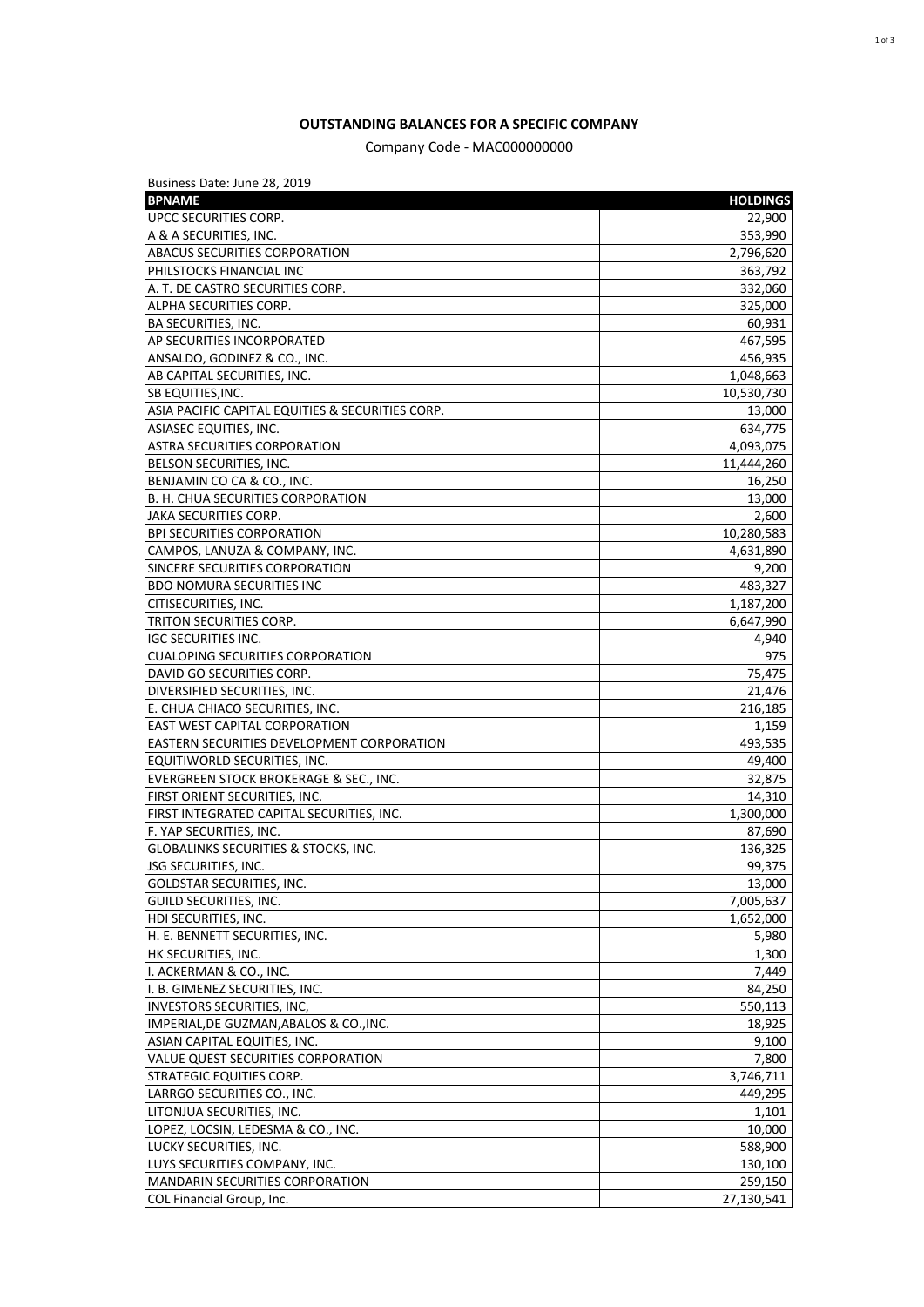| <b>BPNAME</b>                                                           | <b>HOLDINGS</b>  |
|-------------------------------------------------------------------------|------------------|
| DA MARKET SECURITIES, INC.                                              | 9,300            |
| MERCANTILE SECURITIES CORP.                                             | 2,866,500        |
| MDR SECURITIES, INC.                                                    | 66,300           |
| DEUTSCHE REGIS PARTNERS, INC.                                           | 5,029            |
| MOUNT PEAK SECURITIES, INC.                                             | 7,020            |
| NEW WORLD SECURITIES CO., INC.                                          | 40,050           |
| OPTIMUM SECURITIES CORPORATION                                          | 51,725           |
| RCBC SECURITIES, INC.                                                   | 49,775           |
| PAN ASIA SECURITIES CORP.                                               | 30,378,740       |
| PAPA SECURITIES CORPORATION                                             | 580,830          |
| MAYBANK ATR KIM ENG SECURITIES, INC.                                    | 3,039,830        |
| PLATINUM SECURITIES, INC.                                               | 10,975           |
| <b>PNB SECURITIES, INC.</b>                                             | 689,405          |
| PREMIUM SECURITIES, INC.                                                | 63,050           |
| SALISBURY BKT SECURITIES CORPORATION                                    | 13,000           |
| QUALITY INVESTMENTS & SECURITIES CORPORATION<br>R & L INVESTMENTS, INC. | 368,425          |
| ALAKOR SECURITIES CORPORATION                                           | 3,800<br>6,500   |
| R. COYIUTO SECURITIES, INC.                                             | 16,102           |
| REGINA CAPITAL DEVELOPMENT CORPORATION                                  | 299,225          |
| R. NUBLA SECURITIES, INC.                                               | 902,890          |
| AAA SOUTHEAST EQUITIES, INCORPORATED                                    | 323,875          |
| R. S. LIM & CO., INC.                                                   | 126,062          |
| RTG & COMPANY, INC.                                                     | 29,210           |
| S.J. ROXAS & CO., INC.                                                  | 12,571           |
| SECURITIES SPECIALISTS, INC.                                            | 18,146           |
| <b>FIDELITY SECURITIES, INC.</b>                                        | 171,600          |
| SUMMIT SECURITIES, INC.                                                 | 428,230          |
| STANDARD SECURITIES CORPORATION                                         | 190,775          |
| TANSENGCO & CO., INC.                                                   | 216,622          |
| THE FIRST RESOURCES MANAGEMENT & SECURITIES CORP.                       | 777,725          |
| TOWER SECURITIES, INC.                                                  | 178,730          |
| UCPB SECURITIES, INC.                                                   | 310,700          |
| UOB KAY HIAN SECURITIES (PHILS.), INC.                                  | 130,000          |
| VENTURE SECURITIES, INC.                                                | 18,850           |
| FIRST METRO SECURITIES BROKERAGE CORP.                                  | 3,385,297        |
| WEALTH SECURITIES, INC.                                                 | 27,491,292       |
| WESTLINK GLOBAL EQUITIES, INC.                                          | 69,875           |
| BERNAD SECURITIES, INC.                                                 | 514,875          |
| YAO & ZIALCITA, INC.                                                    | 164,085          |
| YU & COMPANY, INC.                                                      | 317,954          |
| <b>BDO SECURITIES CORPORATION</b>                                       | 14,518,740       |
| <b>EAGLE EQUITIES, INC.</b>                                             | 291,430          |
| <b>GOLDEN TOWER SECURITIES &amp; HOLDINGS, INC.</b>                     | 91,685           |
| SOLAR SECURITIES, INC.                                                  | 654,600          |
| G.D. TAN & COMPANY, INC.<br><b>CLSA PHILIPPINES, INC.</b>               | 47,009           |
| PHILIPPINE EQUITY PARTNERS, INC.                                        | 162,564<br>8,045 |
| UNICAPITAL SECURITIES INC.                                              | 1,437,330        |
| SunSecurities, Inc.                                                     | 42,690           |
| ARMSTRONG SECURITIES, INC.                                              | 14,950           |
| KING'S POWER SECURITIES, INC.                                           | 65,000           |
| TIMSON SECURITIES, INC.                                                 | 142,510          |
| BANCO DE ORO - TRUST BANKING GROUP                                      | 7,904,520        |
| CITIBANK N.A.                                                           | 126,576,987      |
| DEUTSCHE BANK MANILA-CLIENTS A/C                                        | 33,895,297       |
| DEUTSCHE BANK MANILA-CLIENTS A/C                                        | 2,567,300        |
| THE HONGKONG AND SHANGHAI BANKING CORP. LTD. -CLIENTS' ACCT.            | 23,126,996       |
| THE HONGKONG AND SHANGHAI BANKING CORP. LTD. - CLIENTS' ACCT.           | 16,117,560       |
| AB CAPITAL & INVESTMENT CORP. - TRUST & INVESTMENT DIV.                 | 76,375           |
| STANDARD CHARTERED BANK                                                 | 10,605,850       |
| <b>MBTC - TRUST BANKING GROUP</b>                                       | 3,277,810        |
| MACROASIA CORP.                                                         | 11               |